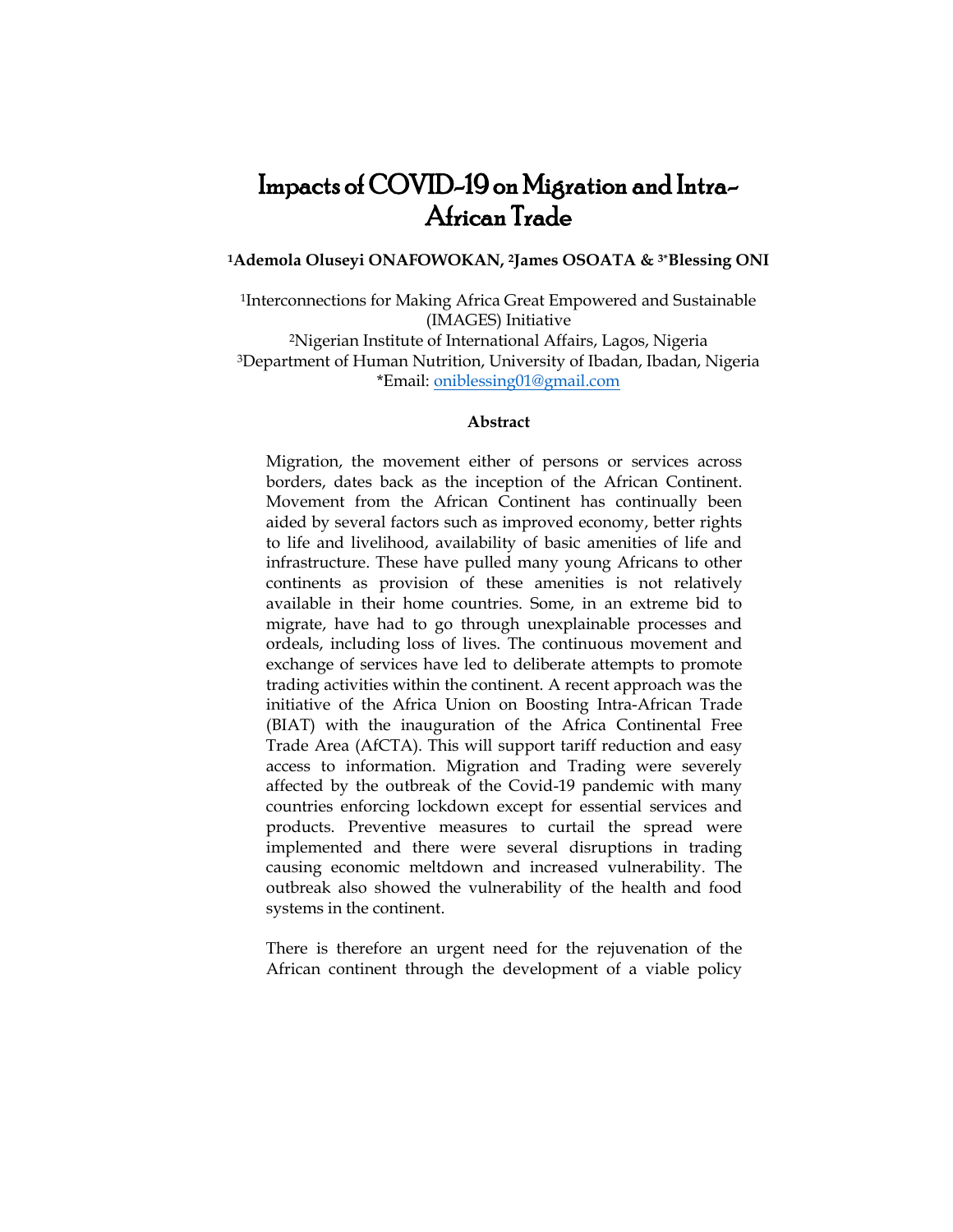framework that will bolster the economy, provide financial support for trading, and reduce the effects of the pandemic.

**Keywords:** Migration, trade, covid-19, remittance, Africa

## **Introduction**

Migration may be defined according to International Organization on Migration (International Organization of Migration, 2015) as the movement of a person or a group of persons, either across an international border, or within a State. It is also as a form of relocation diffusion (the spread of people, ideas, innovation and from one place to another), involving permanent moves to new locations. Migration from the continent is as old as the continent itself. This is being relatively influenced due to the colonization of the countries in the continent by the European countries, thereby facilitating the movement of the citizens of the colonized nation into the country of their colonial masters.

Migration and trading go simultaneously and emanated in different forms. African slave trading and raiding could be the first form of migration in the countries of Africa, where indigenes are taken as slaves to global north countries for economic purposes. Back in the continent, interethnic conflicts and warfare characterized the evident movement of indigenes to a place different from their homeland. This turned out of be a bitter-sweet experience for migrants as some were fortunate to fall into good hands and some otherwise. The few fortunate ones experienced the goodness of the countries they migrated to with opportunities and facilities to improve their livelihood. Though, they may be slaves, their children have access to education and government opportunities. Ever since then, Africans have been involved in migration in some forms of migration to other parts of the globe in their search for greener pastures. This however, is not usually true as some experience life threatening danger and even death while going through the Mediterranean Sea and land borders.

Migrants have been harshly treated and some lost their lives when going through these routes. African youths migrate especially to the global North for various reasons as there are several push factors and pull factors. Youths are pushed for the non-availability of work opportunities, insecurity, corruption and weak institutions from African countries and are pulled to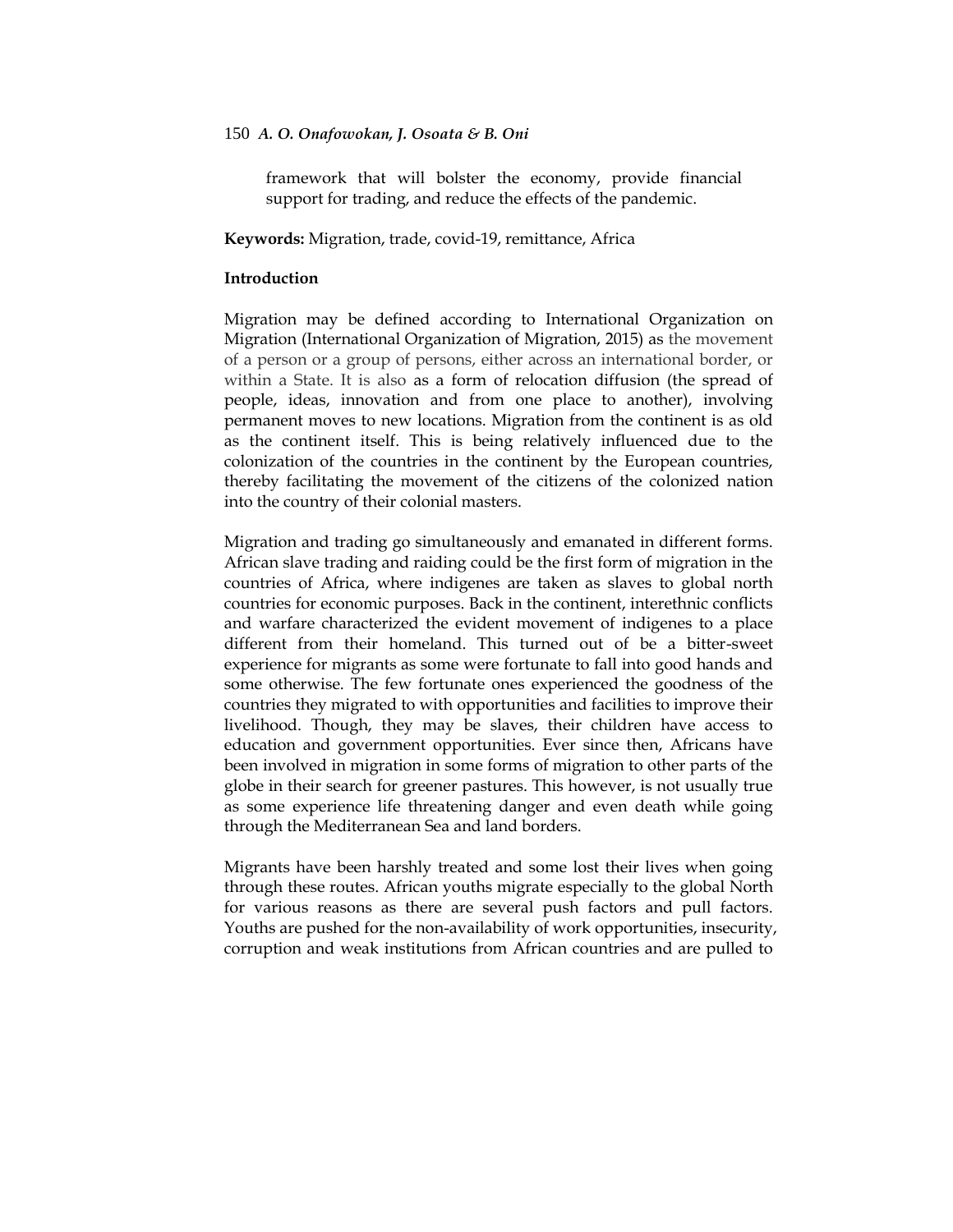global north countries with work and job opportunities, better pay, conducive and viable educational facilities.

According to the Diaspora Office in Nigeria, about 20 million Nigerian youth have emigrated to Europe and the United States (Wapmuk *et al*, 2014) as the push factors have not been addressed by the Nigerian government. Extreme hardship and poverty in their home countries are mainly the causes of this migration. This is also related to intra-African migration. South Africa is perceived to be a haven for migration by other Southern African nations as Nigeria takes about 60% of emigrants from other West Africa countries with 40% domiciled in Lagos, particularly for business purposes, while Ghana has been a haven for several Nigerians seeking educational opportunities.

However, the recent outbreak of the COVID-19 pandemic has relatively impacted both trade and migration. Restrictions were placed on movement of people, goods and services while only those who are involved in essential services were allowed to move. Countries placed different forms of restrictions and lockdown to curtail the spread of the virus in individual countries. This necessitated the need to redefine trading. Industries switched to manufacturing of personal protective kits and ensured that staff members are safe.

## **Challenges and hazards of migration**

Emigrants in Africa have had to deal with various challenges and are continually exposed to hazards. About 10% of migrants are illegal emigrants (International Organization of Migration, 2015). The quest to migrate to the perceived greener pastures has made some to fall into the trap of fake travelling agents who swindle them. For the fortunate ones, after successfully migrating, they begin to experience several challenges and hazards. The recent ethnic xenophobia in South Africa, racism in the global north, police brutality targeted against coloured people especially blacks in the United States. The blacks, not only Africans, are usually abused because of the colour of their skin. Police harassment and other forms of discomfort, just as the recent incidence in America which led to protests running into weeks. Illegal emigrants are usually hit with untold hardship, hunger, lack of clean drinking water, diseases, lack of very humane accommodation amongst others.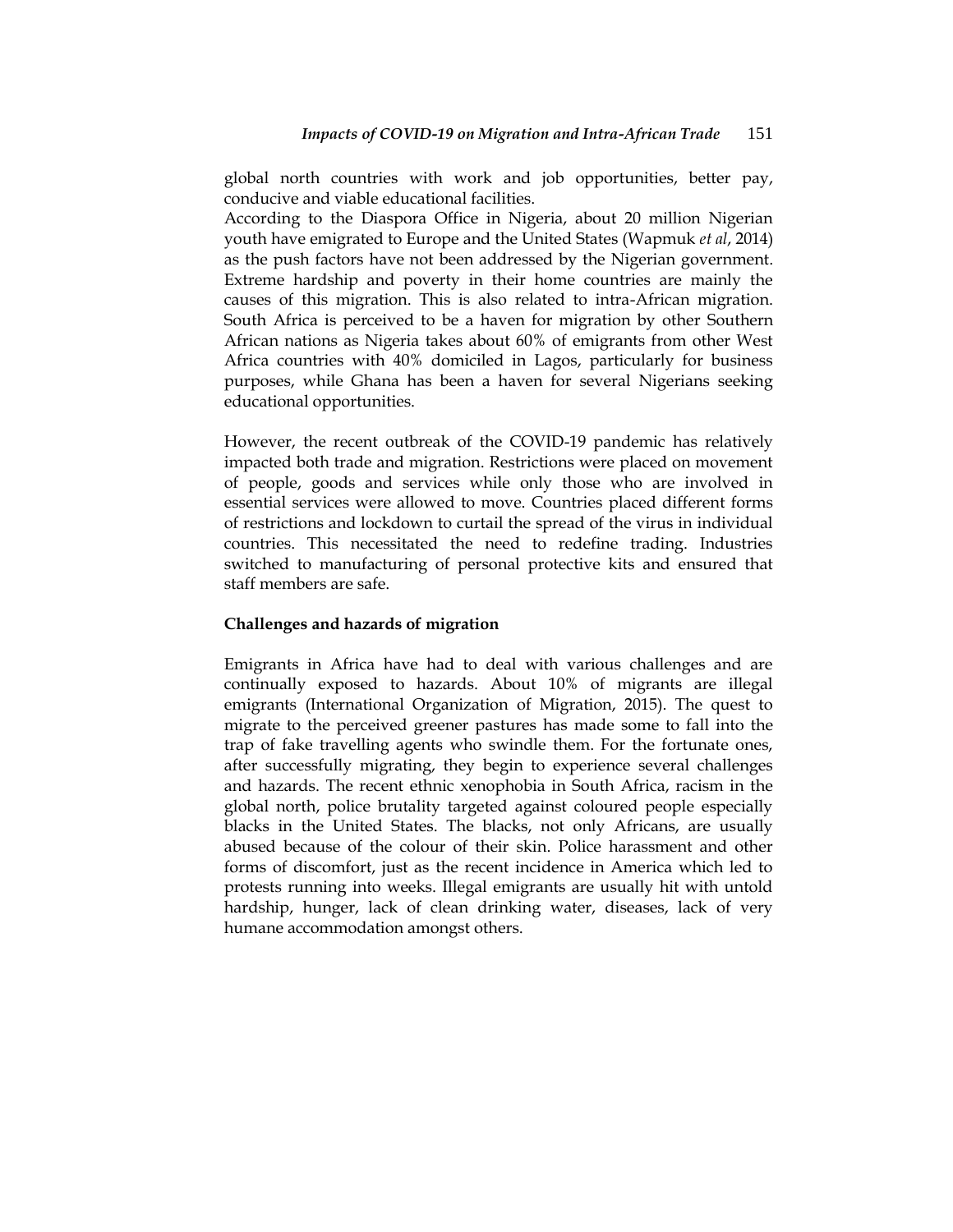# **Effects of migration**

Migration as it had been established, remain critical to national progress and prosperity, for it comes with both economic gains and/or losses to both the source and destination countries (United Nations Development Program (UNDP, 2009) and United Nations Department of Economics and Social Statistics (UNDESA, 2012). International migrants, African migrants inclusive, contribute a great deal to the growth and development of their home countries as they remit their accumulated financial and human capital. This would go a long way in boosting foreign investment of their countries of origin, create wealth and generate a plethora of employment opportunities.

Remittance by international migrants has always been either formal or informal. The World *Bank Migration and Remittance Report 2019* reported that remittance has progressively risen over the years by Nigeria's international migrants to about \$23.03 billion. This is the highest in the sub-Saharan region. Informal remittance has been in kind through sending of clothes or cars by migrants (Hernandez-Coss 2006, 2-3).

# **Trading in Africa**

Intra-African trading is one of the continental bonding between nations in the continent. The intra-African trade was 18% in 2014 and it declined to average to 15.5% by 2017, which is the lowest in all global regions (IMF, 2019). The African Union recognized eight regional economic communities (RECs), four of which—EAC (East African Community), ECOWAS (Economic Community of West African States), COMESA (Common Market for Eastern and Southern Africa) and SADC (South African Development Community)—have made important progress at regional integration, while the remaining four-UMA(Arab Maghreb Union), CENSAD (Community of Sahel-Saharan States), IGAD 2 (Intergovernmental Authority on Development), ECCAS (Economic Community of Central African States) are struggling with the very first step in the process (Sy 2014). The EAC (East Africa) was the best performer with an average of 20.1% as her customs union was launched in January 2005, common Market Protocol entered into force in July 2010, and the protocol for the establishment of a monetary union was signed in November 2013. SADC has witnessed a steady progress but missing various milestones while others shared between 1 – 10%. In 2018, the continent's share of world exports was 2.5% which is lower than Africa's share of global Gross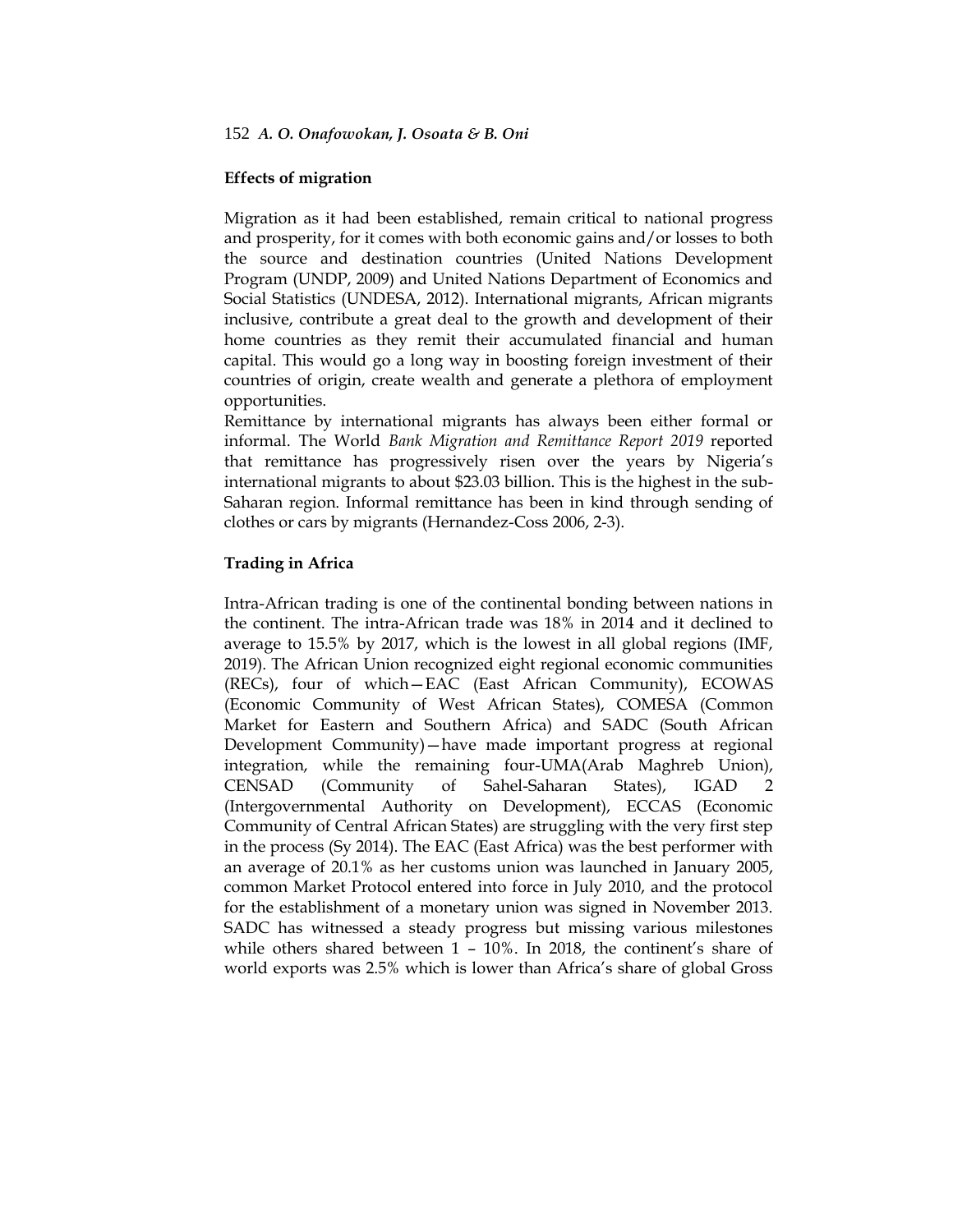Domestic Product (3%) and well below the continent's share of 17% of world population (UNCTADStat).

Trading within Africa has been evolving with several challenges which definitely affect trade performances. The trade policies are highly protectionist and entailed severe anti-export bias, therefore making trade facilitation poor. There are limited interconnected links including communication and transportation links. The absence of interconnected transport links of rail, sea, land and air, poor infrastructure at ports, rigid and no domestication of standards and indexes are a few of the challenges affecting intra-African trade. The unavailability of standards has compelled nations to use external standards thereby making exchange of goods difficult, even among African countries. These similarly influence and affect the cost of trading which is resultantly high.

Efforts to remove bottlenecks and improve trading in Africa among the countries led to the commencement of the Trade facilitation process. The World Trade Organization (1998) defined trade facilitation as - the simplification and harmonization of international trade procedures, where trade procedures are the ―activities, practices and formalities involved in collecting, presenting, communicating and processing data required for the movement of goods in international trade.

Trade facilitation is usually achieved by regional integration which is defined as an arrangement between two or more countries to cooperate, through formal, regional rules and institutions to: overcome barriers to the flow of goods, services, capital and people across borders, manage shared resources, and/or achieve peace and security in the region. It is also enhanced by the availability of Free Trade Area where tariffs between member countries are significantly reduced or completely eliminated. The Africa Continental Free Trade Area (AfCFTA) was inaugurated in July 2019 and it is a key instrument in the Africa Union's Action Plan on Boosting Intra-African Trade (BIAT), adopted in 2012. Fifty-four countries have signed up to be part of the AfCFTA agreement with only one out of the four phases that have been concluded.

## **Trading in Africa during COVID-19 pandemic**

The world was hit with the outbreak of coronavirus by the end of 2019. Almost all countries in the world have experienced an outbreak of the virus.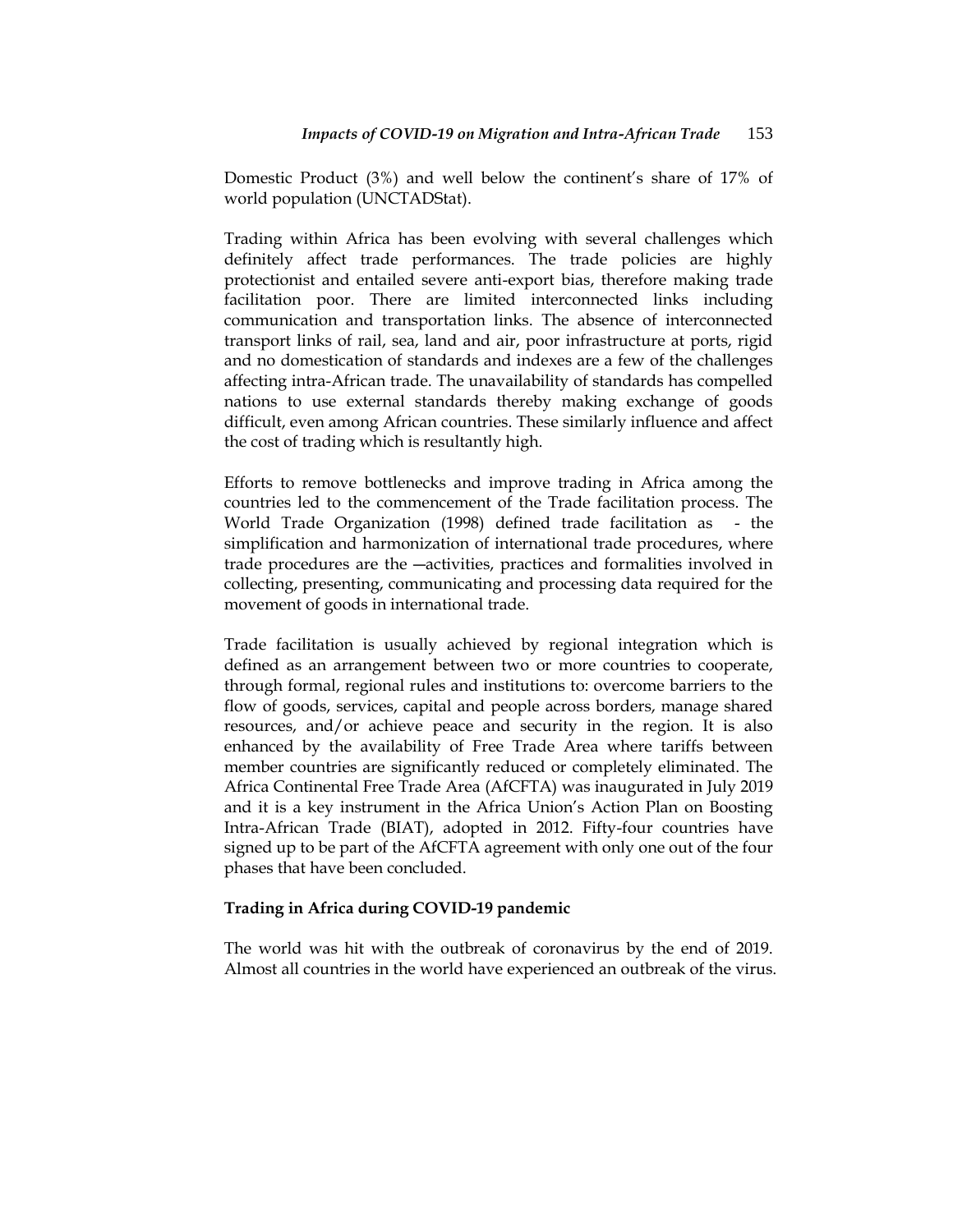Africa has been hardly affected since the outbreak of the pandemic. The economic crisis induced by COVID-19 is very glaring and deeper than imagined. Fast-spreading contagion, very high fatality rates, inadequate medical facilities owing to the novel nature of the pandemic, and a lack of vaccine prompted every country to impose lockdown at the start of the pandemic with reduced business hours and practice of social distancing. International Monetary Fund (IMF) says the devastation will be worse than expected as the virus outbreak forced shops and businesses to be shutdown affecting about 40% of the global economy.

The economic crisis induced by COVID-19 could be even longer, worse, and more pervasive than the estimates given. In most countries, the COVID-19 crisis has created additional challenges in sectors that depend on the availability of migrant workers. Migrant workers tend to be particularly vulnerable, more than native-born workers, to getting unemployed and wages during an economic crisis in their host country. The crisis has disproportionately impacted critical sectors including food and hospitality, retail and wholesale, tourism and transport, and manufacturing. There are signs of labour shortage on jobs reserved specifically for migrants, a perfect example is the agricultural sector. There is a foreseen food shortage in the second half of the year 2020 due to the seasonality of agriculture.

The continent was also not prepared as there was lack of sufficient medical preparedness. Nigeria's healthcare system has been one of the weakest in the world despite being Africa's biggest economy (Lancet series, 2016). A quick response by the countries was to divert the scare resources to improve the health sector. Countries globally not excluding countries in Africa adopted a series of trade and border management to try to curtail the disease across borders. There were sharp lockdowns at ports and border entries. Effects of these closures in Africa and attendant economic effects are well documented; global demand of commodities shrunk, lenders shut in and unable to monitor lending, lower commodities and prices affected price and loan repayment capacities, commodity based economies have faced currency devaluation. It is necessary for Nations to understand they can not manufacture and supply all they need and looking inward by individual countries would not help fight against COVID-19 as there are already disruptions in supply chains. Export restrictions could trigger a spiral of retaliations, and insular policies will also fail to foster economic recovery during this period. All these have affected trading in Africa at this period.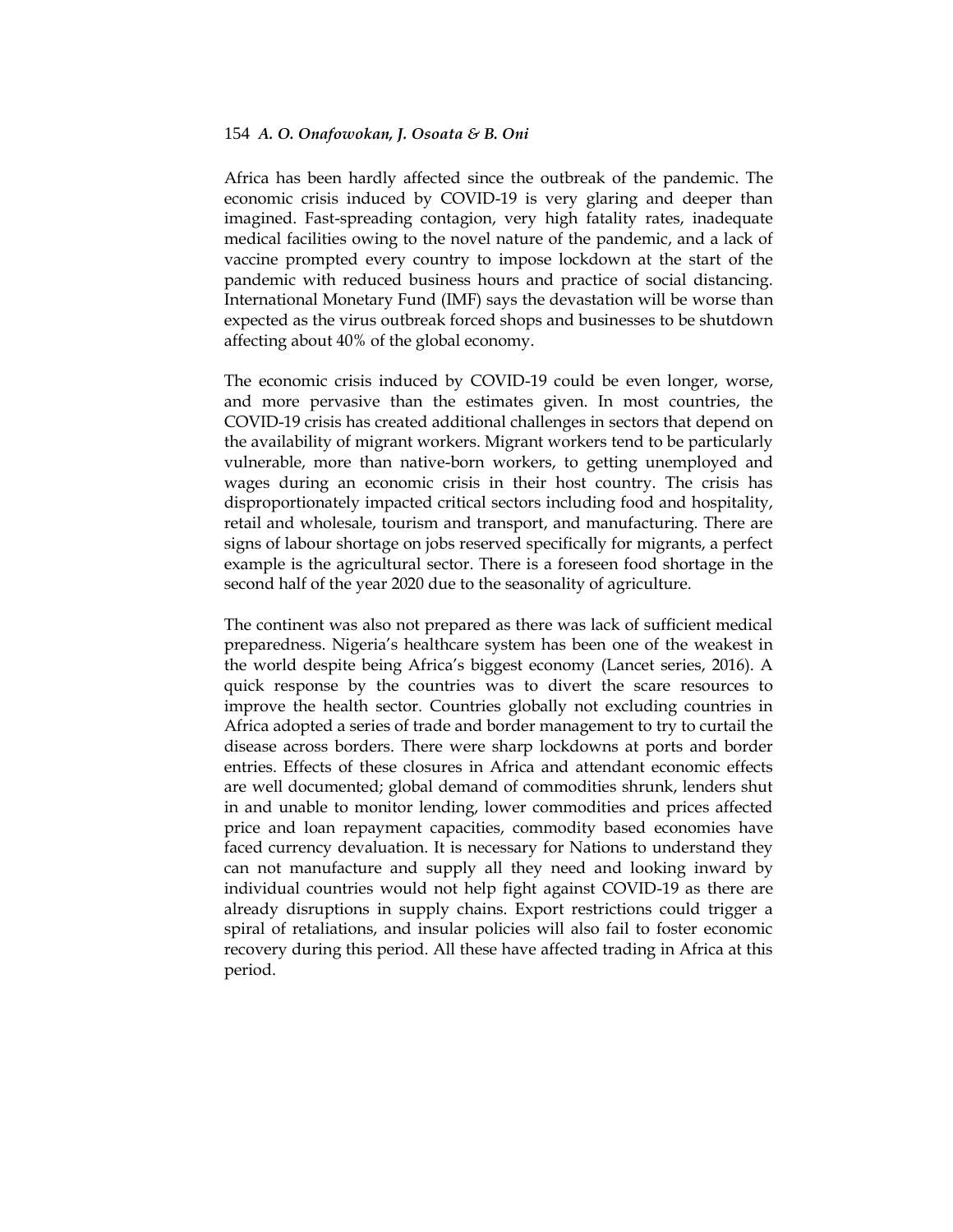There is therefore the need to have strategies to mitigate the effects of COVID-19 on the economy. Countries must understand that economic recovery will not happen from within and trading will have to continue. Countries will have to find ways by which commodities will be available from various countries where these commodities are available. Understanding and accepting this will give way to economic recovery. Some of the usual procedures and formalities especially for very essential products and use of border agencies' cooperation to facilitate the import and export of critical supplies such as medicine and food items to ease the movement of these essential products to destination country will have to be relaxed. Working hours will necessarily be made flexible by possible extension at border points to facilitate continuous and unrestricted movement of goods and supplies to meet the demands as businesses return to partial or full operations and processes. Infrastructural development that will propel information technology for trading and sharing trade-related information should be a top priority for countries. Faster information regarding the availability of products can easily be shared with adequate information and technology.

Countries will have to collaborate on the availability of products and supply made to where the products are needed. At entry points, desk officers will have to be stationed to provide necessary, adequate and useful information for those in the trade chain to fast track for take-up of the products. Government of countries will have to have increase dialogue with the industry as industry remains the organ of economic recovery and stability. Industries that are mostly involved in trade have different needs and the Government needs to understand their peculiarities and challenges. Dialoguing with the industry players will enable the government of countries to make appropriate policies and decisions that will facilitate trade and economic recovery at this period. Despite the impossibility of the Africa Continental Free Trade Area (AfCFTA) to be fully inaugurated as desired, the General Secretary viewed that should the inauguration be held in January 2021, the aims of the FTA will yet be accomplished. This will further enhance trade facilitation among African countries.

#### **Agricultural trading in Africa**

Agricultural practice is an old practice in Africa. It has evolved in different forms, however subsistence and peasant farming still remain dominant.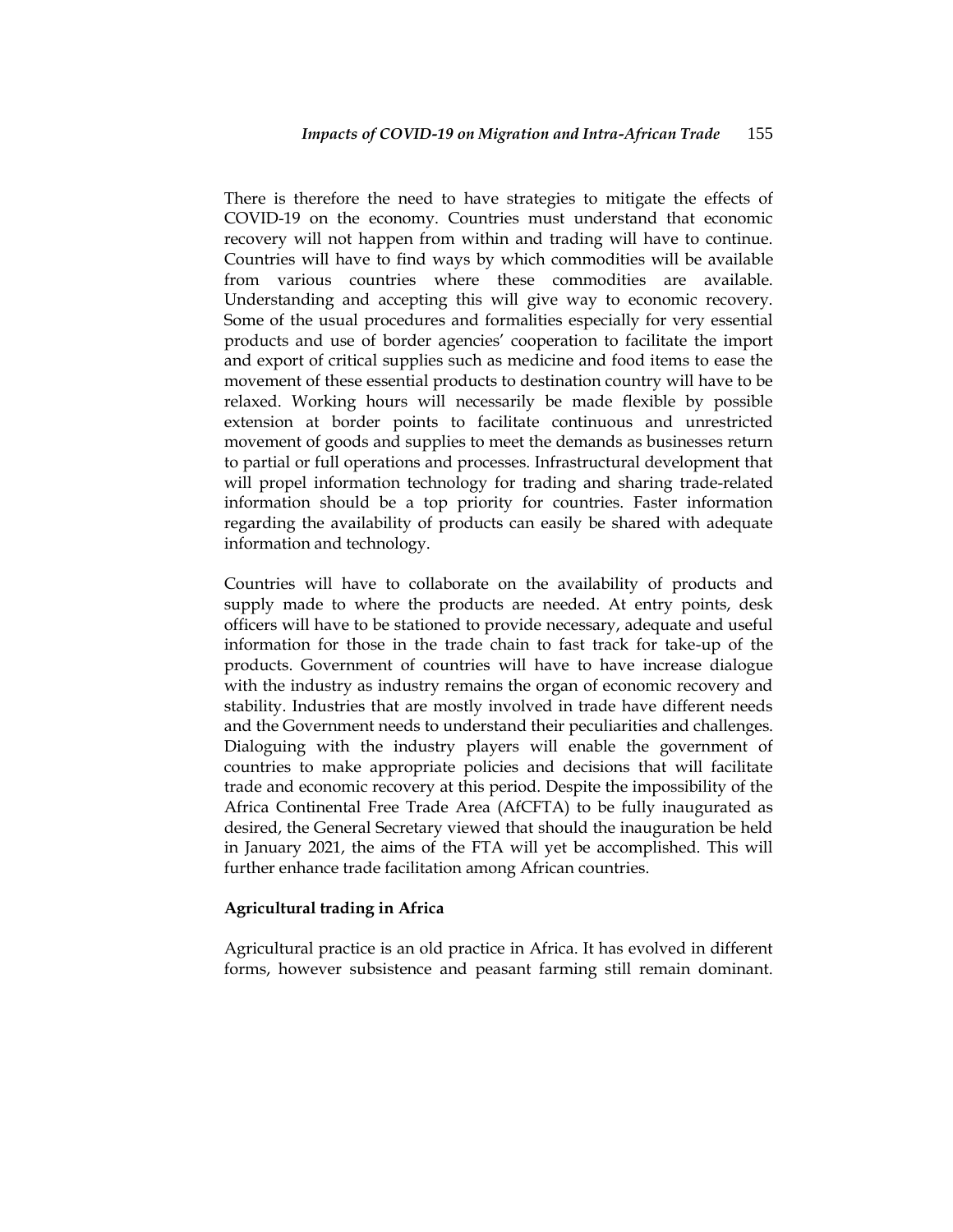Smallholder farmers (SHF) make up to 80% of African farmers as against their counterpart in the Europe who are about 65% of the farmers. The production of SHFs in Africa contributes about 90% to total food consumption while in Europe, 0.5% is accounted to SHFs (UN, 2013). Similarly, intra-African total food trade is at 12% while in Europe, it is 85% (IFPRI, 2017). Significantly, banking lending capacity to SHF is low in Africa. Only 1% of the continent's fund goes to SHF in Africa, while in Europe 3.5% is allocated to Small Holder Farmers (FAO, 2018). To this effect, The Africa Continental Free Trade Area (AfCFTA) was inaugurated to address and bridge these existing trading gaps. Within countries, SHFs are faced with various challenges. Climatic risk is a major challenge for SHFs in Africa as they do not have influence over climatic conditions, some do not have good perception of climatic changes and some atmospheric conditions are pest friendly. Heavy downpour can atimes leads to flooding, thereby affecting agricultural produce and yield. Repeated market fluctuations affect prices of products, demand and supply for some products, thereby influencing profit margins. Government regulations on some products limit price determination and forecast which make the farmers to be limited in decision making.

The practices of SHFs have been majorly with the use of farm implements and Farmers' activities are limited and as such they do not attain full potential. Infrastructure utilized are crude, thereby limiting activities, processing and storage of farm products. Funding as continued to be a challenge to SHFs as lenders have poor literacy about agricultural practices. Lenders do not really understand that the factors affecting farming is different from that of another business sector. The issuance of the same conditions for lending have not been favourable to farmers and this remains a challenge.

They oftentimes would not want to lend as recovery and litigation processes may take a long while and most farmers do not have the financial capacity for collateral. These conditions have stayed the entry of investors into the farming sector. It is worthy of note to make the various financing opportunities avail to farmers and these include: government bonds, regional collaboration, loans (grants from International agencies) and Public-Private Partnership.

As a continent, the absence of intra-continental transportation system and local transport infrastructure mar the movement of farm produce within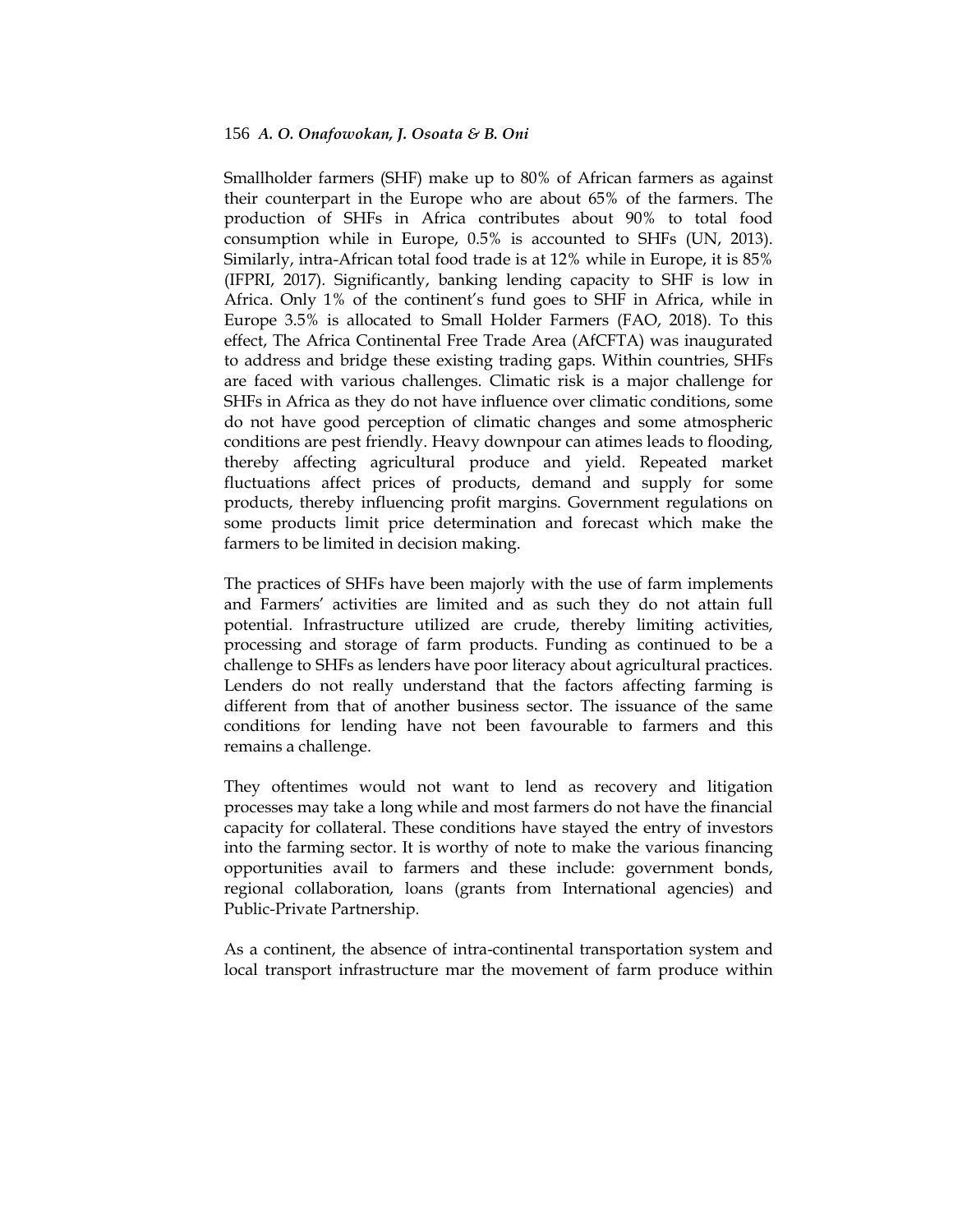countries and for export purposes. The unavailability of linking transport systems (air to land, rail to sea) all together affect the movement of produce to destined locations or countries. Agricultural produce usually have various constituents which have valuable end products, however, low processing capacities of farmers in the continent limit the derived end products. Some are taken in their raw form to other continents and when imported, they are relatively expensive or some are left to rot. This increases food shortage and wastage. Also, the presence of middlemen in the value chain interferes the interaction of farmers and processors. The farmers are not usually knowledgeable and empowered to take decisions on their produce. The middlemen control the price which are not always favourable to the farmers but profitable to the middlemen and consumers are left to bear the brunt. And since, the farmers, are incapacitated, they are left at the mercies of the middlemen. They take whatsoever they are given. The processors at other times, do not know these farmers but the middlemen. The farmers because of their poor agricultural knowledge do not know what each produce offers. They are primarily concerned about the primary product that will be gotten from the produce. This knowledge is obtained through traditional mode of learning. This further reduces their earning capacity and potentials.

Similarly, information is also key. Information need to be disseminated across the countries of what is available in each country. This will solve the issue of unavailability of a particular produce in another country.

Though Africa is an independent continent, we are yet to attain independency of standards and currencies, used in determining significant agricultural produce. Standards and currencies in other continents are specific and determined to suit needs of the citizenry, however, this is not so in Africa. We rely on agencies and bodies outside to set standards and guidelines and determine what is good for us. There is need to understand that several factors will influence the standards set in those continents which are not necessarily in tandem with Africa countries. Using these standards will set at bar some produce which would have been naturally accepted and made available to another African country. Similarly, using foreign currencies will affect pricing, costing and exchange processes of agricultural produce.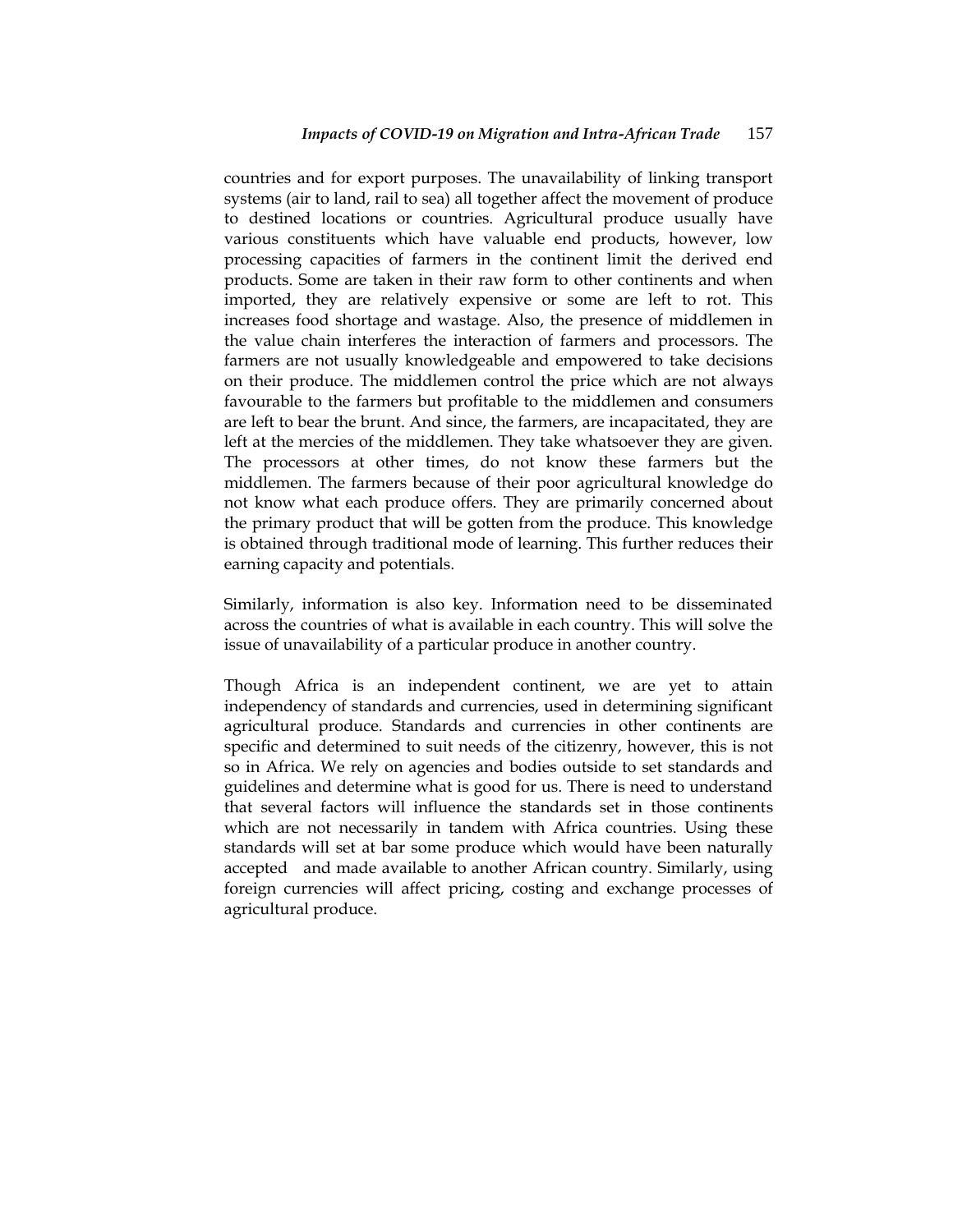# **Improving agricultural trade and practices in Africa**

Agricultural practice involves several actors in the value chain. Improving agricultural trade and practices will improve the fortune of farmers, produce availability and trade across the countries. These will directly improve contribution to GDP. Investment is also key to improving agricultural practices in Africa. Investing in rural storage facilities, road network and commodity exchange to promote price stability and farmers' income will directly influence farmers' return on business. Financial and agricultural literacy for both farmers and lenders will enhance better understanding thereby reducing the risks associated with agricultural lending and practice. Extension workers have crucial roles to play as they are knowledgeable in both and making good financial conditions including interest proportions to the farmers and lenders. Agriculture insurance will become ubiquitous, affordable and reliable prompting private sector investment in agro-processing. Continent wide approach will involve kick starting process towards having a continental accepted quality standardization mechanism, commercialization of agricultural insurance and development of commodity exchange. Interlinking transportation infrastructure will help move produce from farms which are usually in the rural areas to urban centres and through country borders to destination countries.

The COVID-19 pandemic has necessitated the need for some decisions to be including lockdowns and restrictions. These decisions need to be reconsidered particularly for agricultural activities which will provide buffer for farming and produce availability. Central banks are to ensure banks with agricultural components do not retreat as a result of loan losses due to the lockdown by reviewing prudential guidelines. Governments should manage price and market stability through strategic grain reserves, which will make food available and affordable and transnational borders should return to full operation as prior to lockdown.

## **Conclusion and Recommendations**

Migration is a major issue with the youth in Africa seeking greener pastures outside which are not necessarily true at all times. The governments in Africa need to arise to address the push factors by making viable developmental policies that will raise the standard of living. Development of a viable policy framework that would harness remittances into